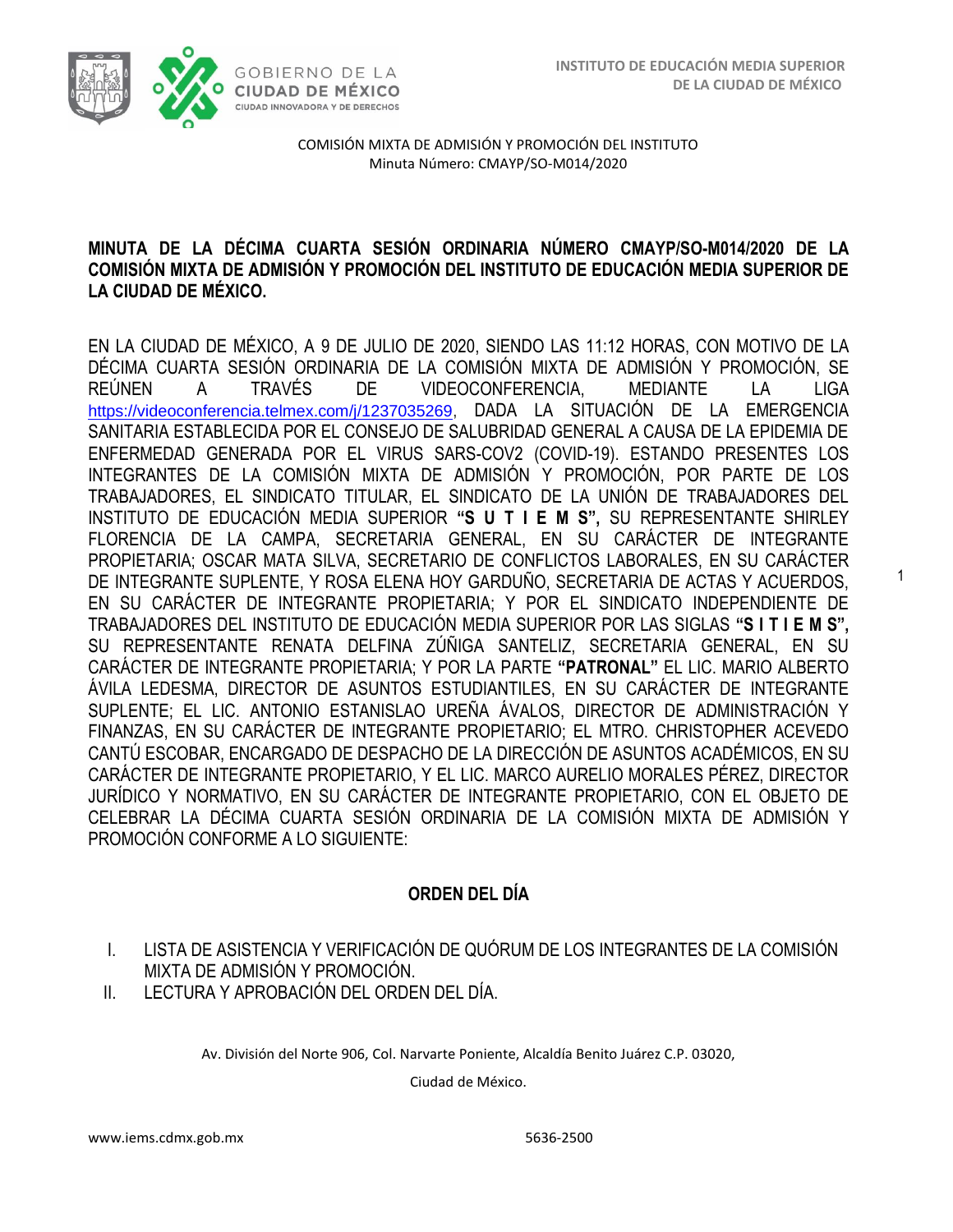

- III. SE SOMETE A CONSIDERACIÓN EL DICTAMEN NÚMERO DIC-IEMS-CMAYP-013-2020.
- IV. LOS SINDICATOS SOLICITAN DAR SEGUIMIENTO AL PERSONAL CONTRATADO COMO DOCENTE-TUTOR-INVESTIGADOR CON PLAZA CÓDIGO CF.
- V. LA DIRECCIÓN DE ADMINISTRACIÓN Y FINANZAS PRESENTA LISTADO DE PLAZAS DEL PERSONAL ADMINISTRATIVO Y DOCENTE-TUTOR-INVESTIGADOR ACORDADO EN LA DÉCIMA SEGUNDA SESIÓN ORDINARIA DE LA COMISIÓN MIXTA DE ADMISIÓN Y PROMOCIÓN.
- VI. SE PROPONE FECHA PARA LA CELEBRACIÓN DE LA DÉCIMA QUINTA SESIÓN ORDINARIA DE LA COMISIÓN MIXTA DE ADMISIÓN Y PROMOCIÓN.

## **M I N U T A**

**PRIMERO.-** DE ACUERDO CON LA LISTA DE ASISTENCIA DE LOS INTEGRANTES DE LA COMISIÓN, EXISTE QUÓRUM LEGAL VÁLIDO PARA LLEVAR A CABO LA DÉCIMA CUARTA SESIÓN ORDINARIA DE LA COMISIÓN MIXTA DE ADMISIÓN Y PROMOCIÓN.

**SEGUNDO.-** PREVIA LECTURA SE APRUEBA EL ORDEN DEL DÍA PROPUESTO POR LOS INTEGRANTES.

**TERCERO.-** LOS INTEGRANTES DE LA COMISIÓN MIXTA DE ADMISIÓN Y PROMOCIÓN APRUEBAN EN TODAS Y CADA UNA DE SUS PARTES EL DICTAMEN DIC-IEMS-CMAYP-013-2020 PARA TODOS LOS EFECTOS ADMINISTRATIVOS CORRESPONDIENTES.

**CUARTO.-** LA DIRECCIÓN DE ADMINISTRACIÓN Y FINANZAS ACUERDA INFORMAR LA FECHA PARA LA FIRMA DE CONTRATO DE LOS DOCENTES-TUTORES-INVESTIGADORES CON PLAZA CÓDIGO CF PARA LA DÉCIMA QUINTA SESIÓN ORDINARIA DE LA COMISIÓN MIXTA DE ADMISIÓN Y PROMOCIÓN.

**QUINTO.-** LA DIRECCIÓN DE ADMINISTRACIÓN Y FINANZAS HACE LLEGAR VÍA CORREO ELECTRÓNICO A LOS INTEGRANTES DE ESTE ÓRGANO PARITARIO EL LISTADO DE PLAZAS VACANTES DEL PERSONAL ADMINISTRATIVO Y DOCENTE-TUTOR-INVESTIGADOR ACORDADO EN LA DÉCIMA SEGUNDA SESIÓN ORDINARIA DE LA COMISIÓN MIXTA DE ADMISIÓN Y PROMOCIÓN CON FECHA DE CORTE AL 30 DE JUNIO DE 2020.

**SEXTO.-** SE ACUERDA FECHA PARA LA CELEBRACIÓN DE LA DÉCIMA QUINTA SESIÓN ORDINARIA DE LA COMISIÓN MIXTA DE ADMISIÓN Y PROMOCIÓN EL DÍA 16 DE JULIO DE 2020, A LAS 11:00 HRS. SE

Av. División del Norte 906, Col. Narvarte Poniente, Alcaldía Benito Juárez C.P. 03020,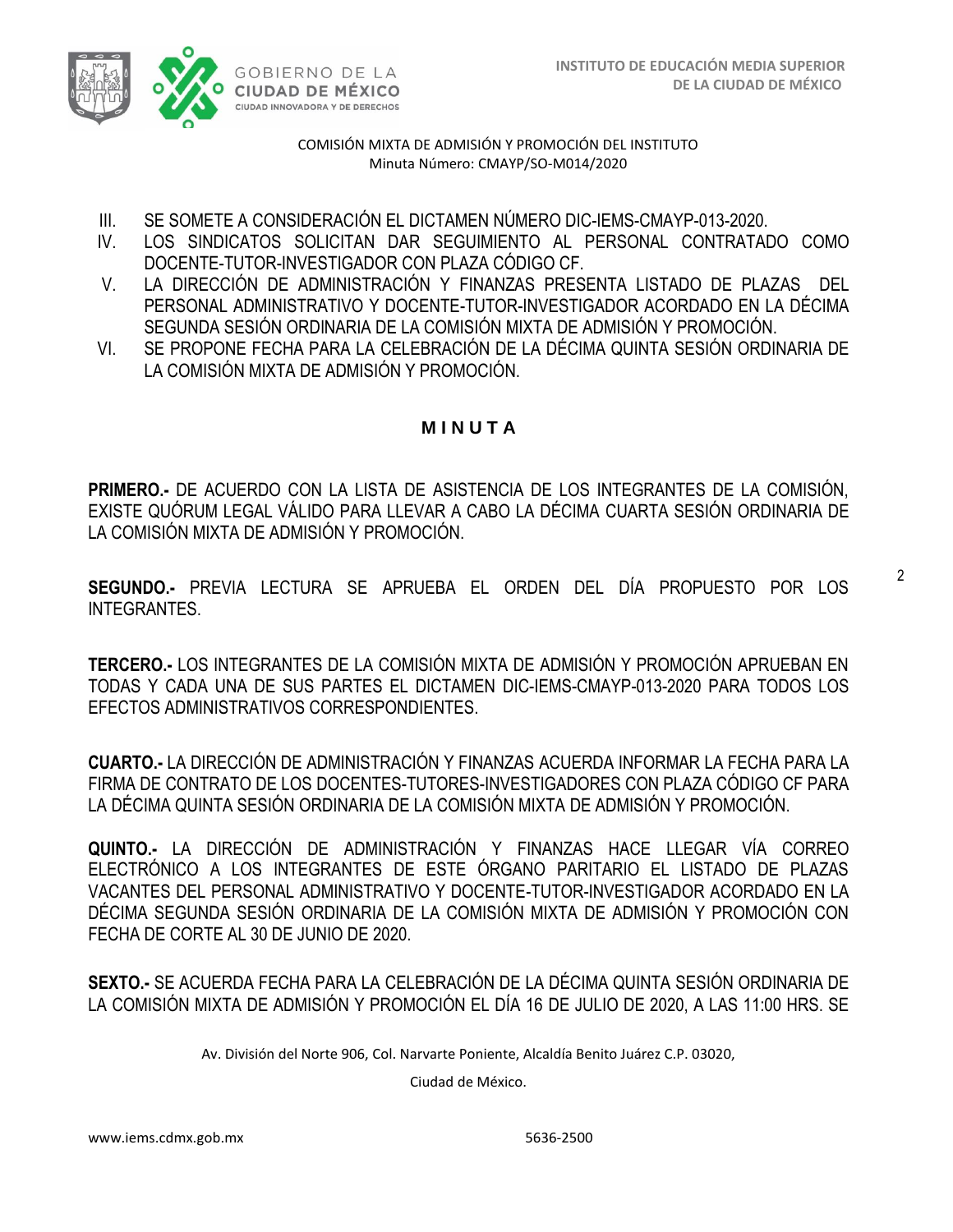

ENVIARÁ MEDIANTE CORREO ELECTRÓNICO LA LIGA DE LA VIDEOCONFERENCIA A LOS INTEGRANTES, PREVIO A LA SESIÓN RESPECTIVA.

**SÉPTIMO.-** LA DIRECCIÓN DE ADMINISTRACIÓN Y FINANZAS Y LA DIRECCIÓN DE ASUNTOS ACADÉMICOS, EN EL ÁMBITO DE SUS RESPECTIVAS COMPETENCIAS REALIZARÁN LOS ACTOS Y ACCIONES CONDUCENTES A EFECTO DE DAR SEGUIMIENTO EN SUS TÉRMINOS AL DICTAMEN **DIC-IEMS-CMAYP-013-2020**, ASÍ COMO PARA TODOS LOS EFECTOS ADMINISTRATIVOS CORRESPONDIENTES.

**OCTAVO.-** LOS ACUERDOS TOMADOS EN LA PRESENTE SESIÓN, SON VÁLIDOS Y SURTIRÁN SUS EFECTOS LEGALES Y JURÍDICOS EN TÉRMINOS DE LO DISPUESTO POR EL ARTÍCULO TERCERO, PÁRRAFOS SÉPTIMO Y OCTAVO DEL "ACUERDO POR EL QUE SE AUTORIZA EL USO DE MEDIOS REMOTOS TECNOLÓGICOS DE COMUNICACIÓN COMO MEDIOS OFICIALES PARA CONTINUAR CON LAS FUNCIONES ESENCIALES Y SE ESTABLECEN MEDIDAS PARA LA CELEBRACIÓN DE LAS SESIONES DE LOS ÓRGANOS COLEGIADOS EN LAS DEPENDENCIAS, ÓRGANOS DESCONCENTRADOS, ENTIDADES DE LA ADMINISTRACIÓN PÚBLICA Y ALCALDÍAS DE LA CIUDAD DE MÉXICO, CON MOTIVO DE LA EMERGENCIA SANITARIA POR CAUSAS DE FUERZA MAYOR DEL CONSEJO DE SALUD DE LA CIUDAD DE MÉXICO", PUBLICADO EN LA GACETA OFICIAL DE LA CIUDAD DE MÉXICO EL 06 DE ABRIL DE 2020".

**NOVENO.-** AGOTADOS EN SU TOTALIDAD LOS ASUNTOS DEL ORDEN DEL DÍA, LOS INTEGRANTES DE LA COMISIÓN EXPRESARON SU CONSENTIMIENTO SIN MEDIAR ALGÚN VICIO DE LA VOLUNTAD, RESPECTO DE LA MINUTA EMITIDA, LA QUE SURTIRÁ SUS EFECTOS LEGALES A PARTIR DE SU PUBLICACIÓN EN LA PÁGINA OFICIAL DEL INSTITUTO DE CONFORMIDAD CON EL NUMERAL SÉPTIMO DE LA PRESENTE MINUTA, Y LAS FIRMAS AUTÓGRAFAS DE LOS QUE EN ELLA INTERVINIERON Y SE ASENTARAN UNA VEZ TERMINADA LA EMERGENCIA SANITARIA.-------------------------------------------------------

----------------------------------------------------------------------------------------------------------------------------------------------------- -------------------------------------------------------------------------------------------------------------------------------------------------

ESTE DOCUMENTO SE CONCLUYE SIENDO LAS 12:45 HORAS DEL 9 DE JULIO DE 2020----------------------------------------------------------------------------------------------------------------------------------------------------

Av. División del Norte 906, Col. Narvarte Poniente, Alcaldía Benito Juárez C.P. 03020,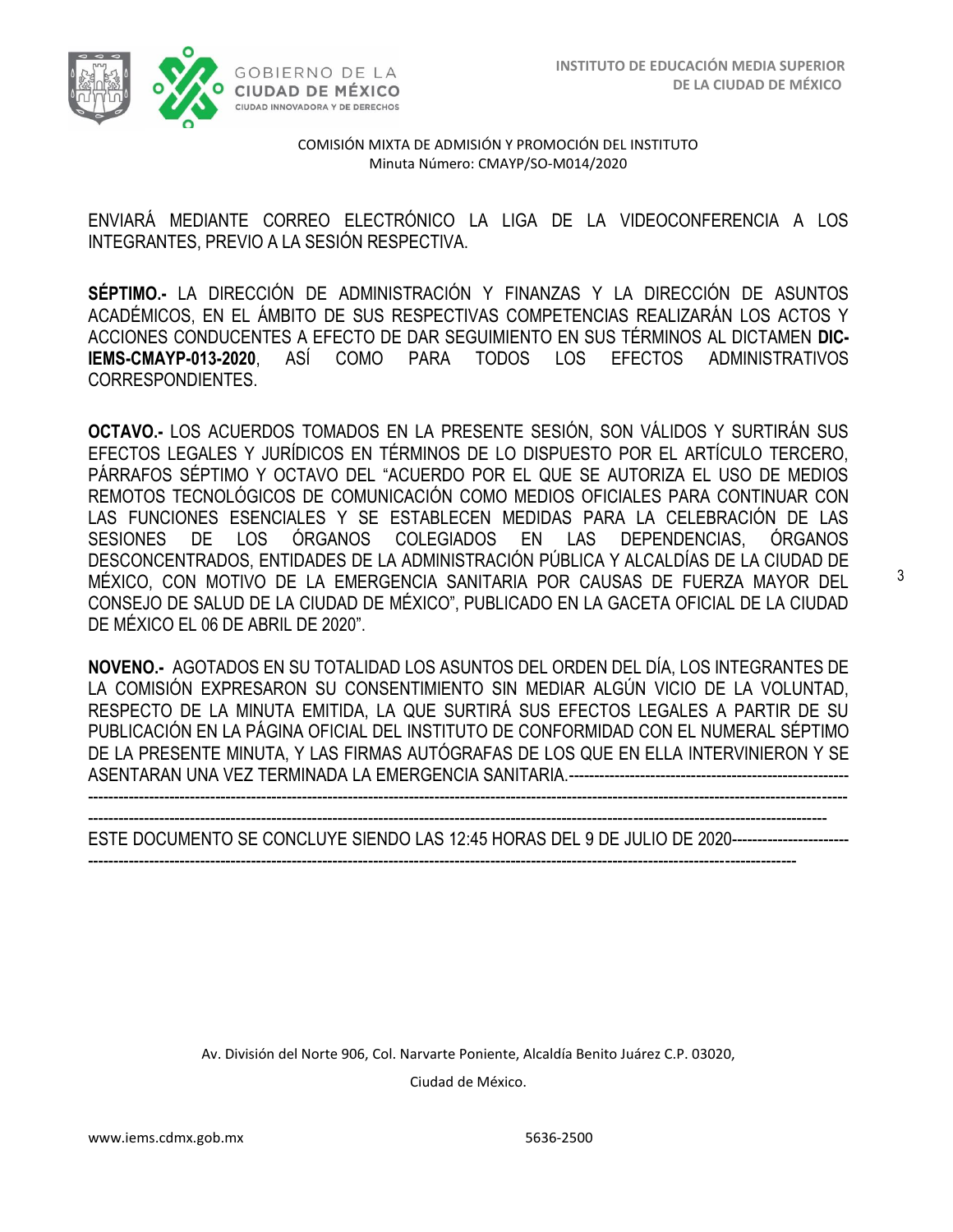

**FIRMAN LAS PARTES**

# **POR PARTE DE LOS TRABAJADORES DEL IEMS**

### **SHIRLEY FLORENCIA DE LA CAMPA RENATA DELFINA ZUÑIGA SANTELIZ**

INTEGRANTE PROPIETARIA SECRETARIA GENERAL DEL SINDICATO DE LA UNIÓN DE TRABAJADORES DEL INSTITUTO DE EDUCACIÓN MEDIA SUPERIOR (SUTIEMS)

INTEGRANTE PROPIETARIA SECRETARIA GENERAL DEL SINDICATO INDEPENDIENTE DE TRABAJADORES DEL INSTITUTO DE EDUCACIÓN MEDIA SUPERIOR (SITIEMS)

## **OSCAR MATA SILVA ROSA ELENA HOY GARDUÑO**

INTEGRANTE SUPLENTE SECRETARIO DE CONFLICTOS LABORALES DEL SINDICATO DE LA UNIÓN DE TRABAJADORES DEL INSTITUTO DE EDUCACIÓN MEDIA SUPERIOR (SUTIEMS)

INTEGRANTE PROPIETARIA SECRETARIA DE ACTAS Y ACUERDOS DEL SINDICATO DE LA UNIÓN DE TRABAJADORES DEL INSTITUTO DE EDUCACIÓN MEDIA SUPERIOR (SUTIEMS)

Av. División del Norte 906, Col. Narvarte Poniente, Alcaldía Benito Juárez C.P. 03020,